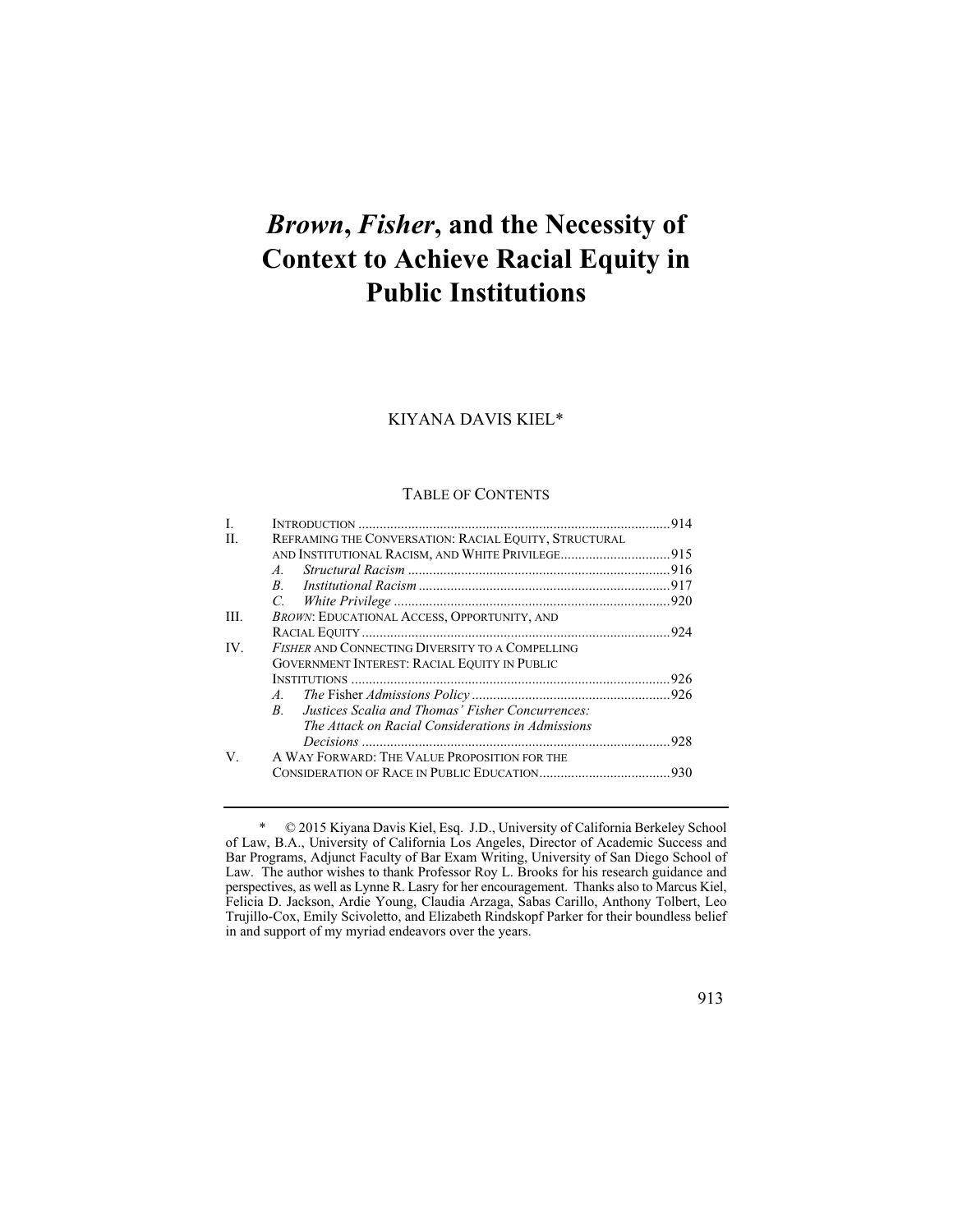|     | A. Overcoming the Equal Protection Argument: A |  |  |
|-----|------------------------------------------------|--|--|
|     |                                                |  |  |
| VI. |                                                |  |  |

#### I. INTRODUCTION

The United States Constitution is a social, as well as legal, document and should be interpreted and applied as such. Context is crucial in constitutional interpretations. The law cannot and should not exist in a vacuum. When interpreting the Constitution, the lasting and pervasive impact of structural and institutional racism and the undercurrents of white privilege should not be ignored. In other words, when interpreting the Constitution, the civil rights of non-white society members must be acknowledged and addressed. Purely literal interpretations of law must give way to both legal—precedential—and societal contexts and, in particular, racial equity in the context of equal protection.

*Brown v. Board of Education*, decided by the United States Supreme Court in 1954, is a seminal case from 20th century jurisprudence because the Court used context to reach its landmark decision.<sup>1</sup> The Court looked to the realities of segregation by boldly recognizing, acknowledging, and responding to inequality and racial injustice— instead of turning a blind eye to it. In recent decisions, however, the Supreme Court, particularly Justices Clarence Thomas and Antonin Scalia, has distanced itself from *Brown's* contextual approach, instead retreating into "intentional blindness"<sup>2</sup> and "post-racial determinism"<sup>3</sup> that interprets the Constitution in an intellectual vacuum rooted in doctrinal and societal stereotypes decrying affirmative action.4 In the wake of *Fisher v. University of Texas at Austin*, there is much concern over the lifespan of the educational benefits of diversity as a compelling government interest. This article argues: (1) achieving racial equity, not the educational benefits of diversity, is a compelling government interest; (2) holistic diversity review policies in admissions decisions is a method to achieve said interest; and (3) the educational benefits of a diverse student body are merely a positive outcome of striving to attain racial equity.

Diversity of thought and experience is informed by the various attributes that make up an individual and that individual's perspectives, including those attributes informed by the individual's race or ethnicity. As such, considering race and ethnicity in a holistic review process is a

<sup>1.</sup> Brown v. Bd. of Educ., 347 U.S. 483 (1954).<br>2. Ian Hanev-López. *Intentional Blindness*. 87 N

<sup>2.</sup> Ian Haney-López, *Intentional Blindness*, 87 N.Y.U. L. REV. 1779, 1779 (2012).<br>3. Cedric Merlin Powell. *Justice Thomas. Brown. and Post-Racial Determinism.* 

<sup>3.</sup> Cedric Merlin Powell, *Justice Thomas,* Brown*, and Post-Racial Determinism*, 53 WASHBURN L.J. 451, 452 (2014).

<sup>4.</sup>  *See id.* at 453–54.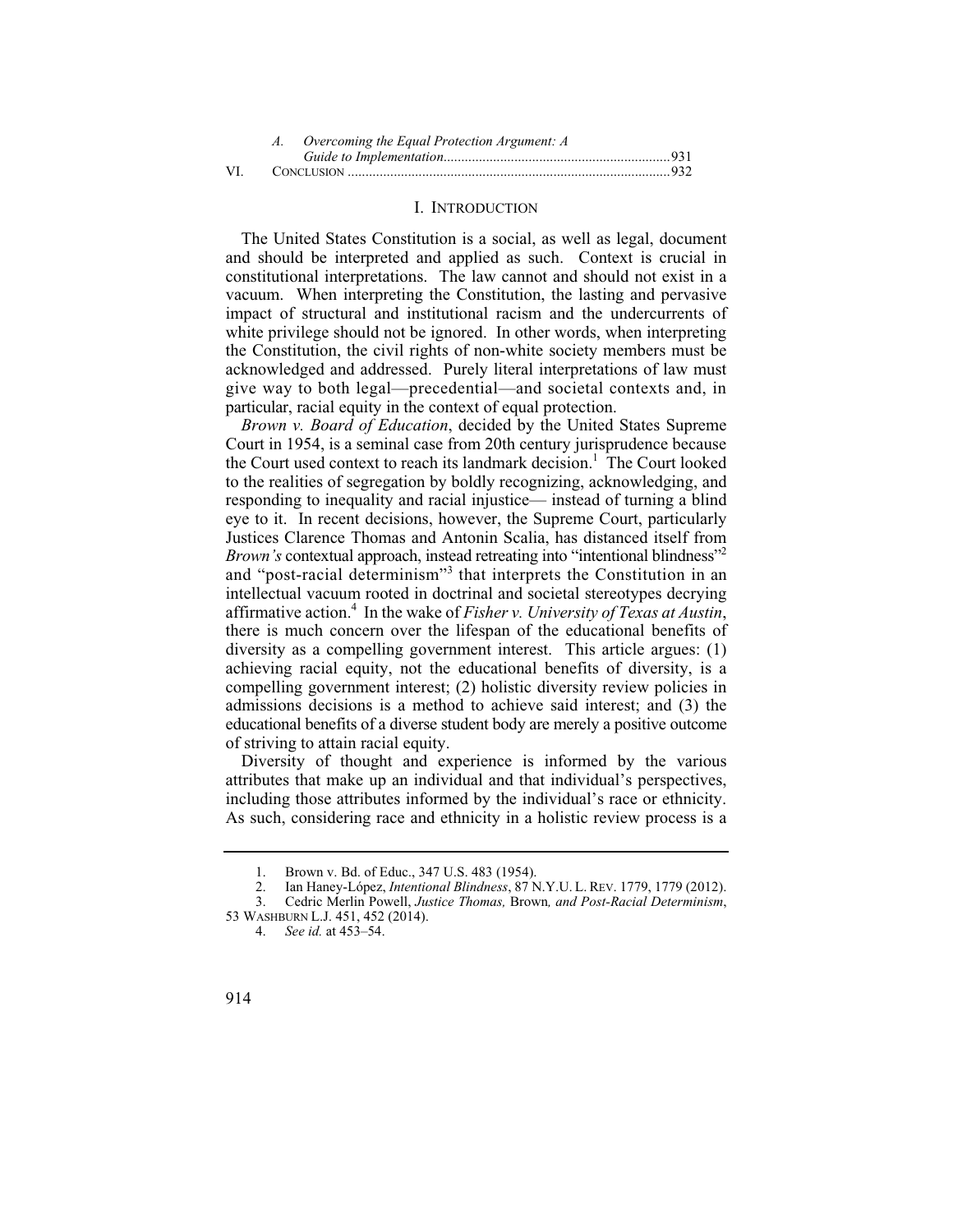inequality. In other words, when the government ignores racial inequity, narrowly tailored balance between the realities of this nation's racial inequities, segregated and discriminatory past, racial tension—past and present—and equal protection. In *Fisher v. University of Texas at Austin*, 5 Justice Ruth Bader Ginsburg's dissenting opinion articulated the necessity of context when analyzing equal protection and public school admission policies: "government actors, including [institutions of public education], need not be blind to the lingering effects of 'an overtly discriminatory past,' the legacy of 'centuries of law-sanctioned inequality.'"6 Likewise, government actors, including the Supreme Court, need not be blind to the lingering and pervasive effects of the racial inequities caused by this nation's "overtly discriminatory past:"<sup>7</sup> the legacy of centuries of law-sanctioned equal protection is not equal, nor are its principles achieved.

This Article reframes the analysis by viewing educational diversity through the lens of racial justice, specifically racial inequities in public institutions. It argues that until racial equity is the structural, institutional, and societal norm in America, achieving racial equity through educational diversity must remain a compelling government interest. Part II defines and provides examples of structural and institutional racism and white privilege. Part III outlines the use of context in the *Brown* decision. Part IV discusses the admissions policy in *Fisher*; analyzes the concurrences of Justices Thomas and Scalia, and challenges the contention that the "use of race in higher education admissions [policies and] decisions is categorically prohibited by the Equal Protection Clause."8 Part V further deconstructs the concurring opinions in *Fisher* and argues the use of race, when framed by the necessity of racial equity, is a compelling government interest and does not violate the Equal Protection Clause.

## II. REFRAMING THE CONVERSATION: RACIAL EQUITY, STRUCTURAL AND INSTITUTIONAL RACISM, AND WHITE PRIVILEGE

An inquiry into racial equity, structural racism, institutional racism, and white privilege is required to understand the necessity of context in

<sup>5.</sup> Fisher v. Univ. of Tex. at Austin, 133 S. Ct. 2411, 2433 (2013) (Ginsburg, J., dissenting).

 <sup>6.</sup> *Fisher*, 133 S. Ct. at 2433 (Ginsburg, J., dissenting) (citing Gratz v. Bollinger, 539 U.S. 244, 298 (2003)).

<sup>7.</sup> *Id.*

 <sup>8.</sup> *Fisher*, 133 S. Ct. at 2422 (Thomas, J., concurring).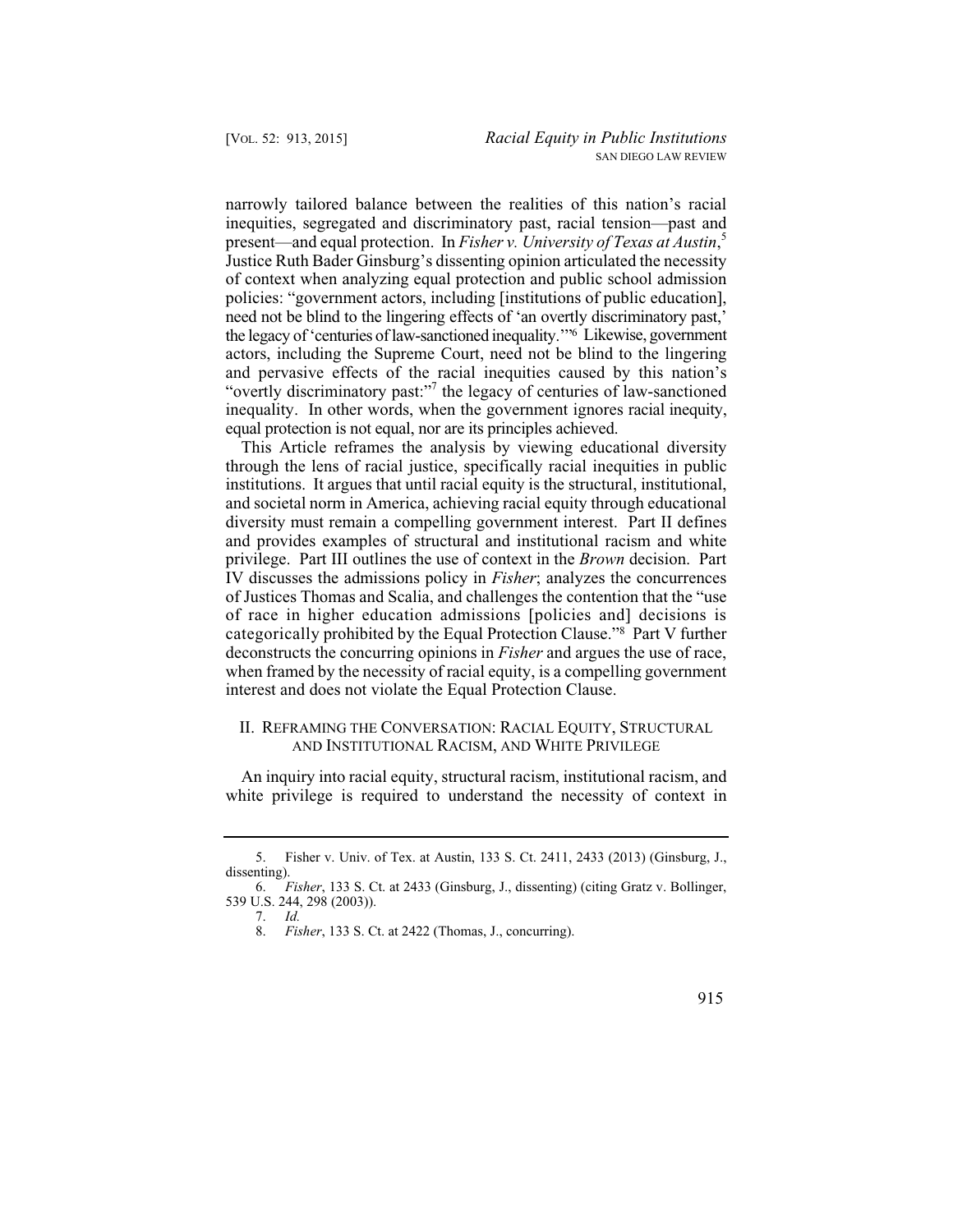constitutional decisions. Racial equity—or a genuinely non-racist society should be the ideal our nation strives to attain; a society where the distribution of benefits and burdens are not skewed by race or because of a person's race.

 In other words, racial equity would be a reality in which a person is no more or their skin. . . . Racial equity holds society to a higher standard. It demands that less likely to experience society's benefits or burdens just because of the color of we pay attention not just to individual-level discrimination, but to overall social outcomes.9

However, until racial equity is attained, consideration of race remains necessary.

#### *A. Structural Racism*

Structural racism,  $10$  sometimes referred to as systemic racism, is a system that perpetuates racial injustice in various, often reinforcing ways, such as through its public policies, institutional practices, cultural representations, national values, and other societal norms.<sup>11</sup> The Structural Racism Glossary defines cultural representations as:

 [P]opular stereotypes, images, frames and narratives that are socialized and reinforced Cultural representations can be positive or negative, but from the perspective of stereotypes, and have the overall effect of allowing unfair treatment within the society by media, language and other forms of mass communication and "common sense." the dismantling structural racism analysis, too often cultural representations depict people of color in ways that are dehumanizing, perpetuate inaccurate as a whole to seem fair, or "natural."12

It defines national values as:

 meritocracy are examples of some key national values in the United States. When that are hard to detect. This is because these national values are referred to in [B]ehaviors and characteristics that we as members of a society are taught to value and enact. Fairness, equal treatment, individual responsibility, and looking at national values through a structural racism lens, however, we can see that there are certain values that have allowed structural racism to exist in ways ways that ignore historical realities. Two examples of such national values are 'personal responsibility' and 'individualism,' which convey the idea that people

<sup>9.</sup> *Glossary for Understanding the Dismantling Structural Racism/Promoting Equity Analysis*, ASPEN INST. (last visited Oct. 15, 2015) [hereinafter Structural Racism Glossary], http://www.aspeninstitute.org/sites/default/files/content/docs/rcc/RCC-Structural-Racism-Glossary.pdf [http://perma.cc/DAF7-8FX3].

<sup>10.</sup> Keith Lawrence & Terry Keleher, Address at Race & Public Policy Conference: Structural Racism (2004), http://www.intergroupresources.com/rc/Definitions%20of%20Racism. pdf [http://perma.cc/G2Z4-7AF6].

<sup>11.</sup> Structural Racism Glossary, *supra* note 9.

 <sup>12.</sup> *Id.*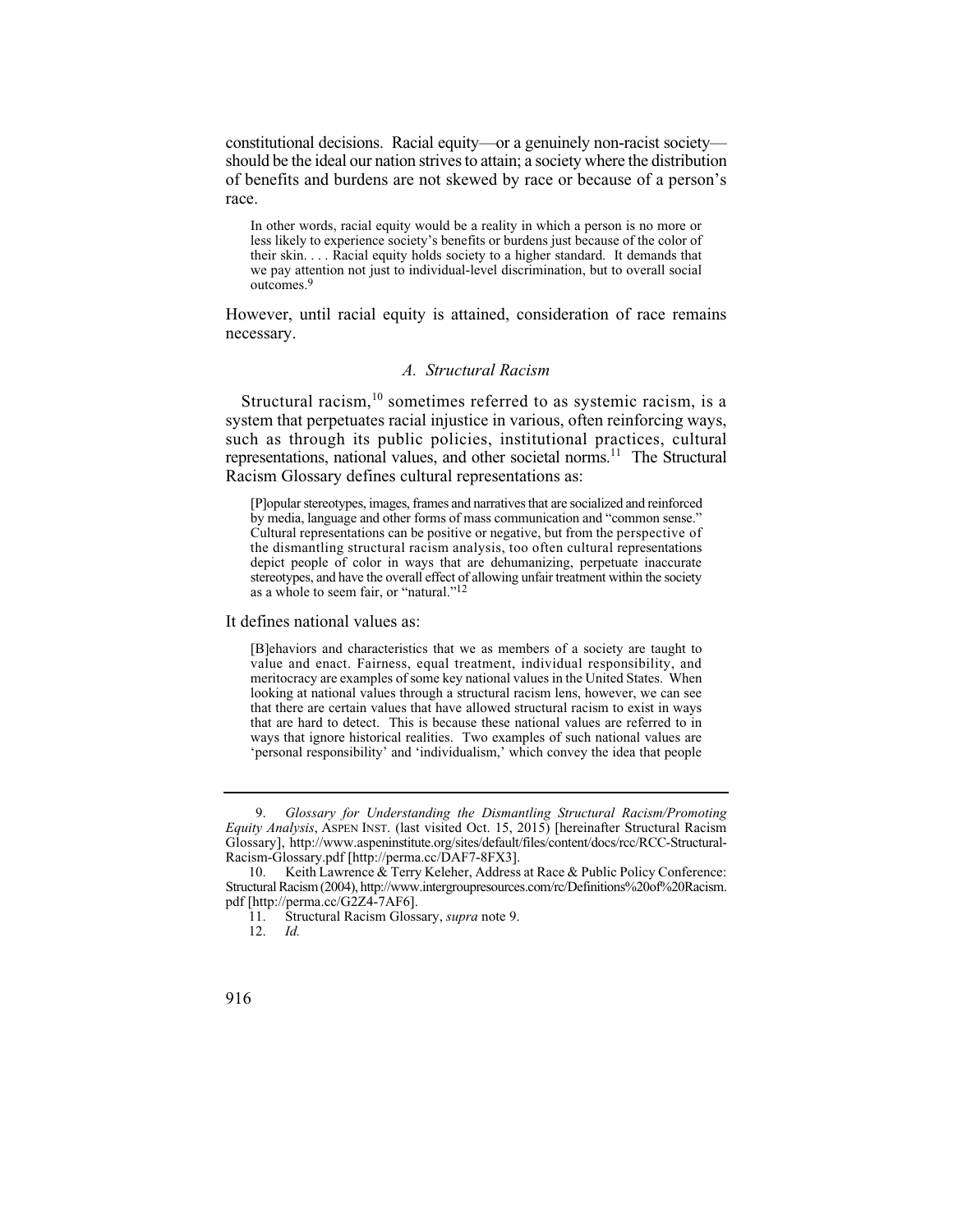control their fates regardless of social position, and that individual behaviors and choices alone determine material outcomes.13

#### Structural Racism:

Lies *underneath, all around and across society*. It encompasses: (1) history, which lies underneath the surface, providing the foundation for white supremacy [and privilege] in this country. (2) culture, which exists all around our everyday lives, providing the normalization and replication of racism and, (3) interconnected institutions and policies, [the] key relationships and rules across society providing the legitimacy and reinforcements to maintain and perpetuate racism.14

Examples of structural racism include, "racist history, dominant cultural representations, popular myths, and compounded and chronic [racial] inequities."<sup>15</sup> In the United States, it routinely advantages whites, while producing cumulative and chronic adverse outcomes for people of color; it is a system of hierarchy and inequity, primarily categorized by white privilege and exacerbated by institutional racism.16

#### *B. Institutional Racism*

 Institutional racism "occurs within and between institutions."17 It "refers unfair policies and inequitable opportunities or impacts based on race" in public institutions.<sup>19</sup> Examples of institutional racism include: to the policies and practices within and across institutions that, intentionally or not, produce outcomes that chronically favor, or put a [non-majority] racial group at a disadvantage."18 It encompasses "discriminatory treatment,

1. Police officers treating individuals of color with racial bias— Baltimore, Ferguson, New York.<sup>20</sup>

19. Lawrence & Keleher, *supra* note 10.

20. Jeff Nesbit, *Institutional Racism Is Our Way of Life*, U.S. NEWS & WORLD REP. (May 6, 2015, 1:16 PM), http://www.usnews.com/news/blogs/at-the-edge/2015/05/06/ institutional-racism-is-our-way-of-life [http://perma.cc/BK6R-XPXA]; *see also* Joshua Correll et al., *The Police Officer's Dilemma: A Decade of Research on Racial Bias in the Decision To Shoot*, 8 SOC. & PERSONALITY PSYCHOL. COMPASS 201 (2014), http:// www.csun.edu/~dma/Correll,%20Hudson,%20Guillermo,%20&%20Ma%20(2014).pdf

 <sup>13.</sup> *Id.* 

Lawrence & Keleher, *supra* note 10 (emphasis added). *Id.* 

<sup>15.</sup> *Id.*

 <sup>16.</sup> *Id.*

<sup>17.</sup> *Id.* (emphasis removed).<br>18. Structural Racism Gloss.

<sup>18.</sup> Structural Racism Glossary, *supra* note 9.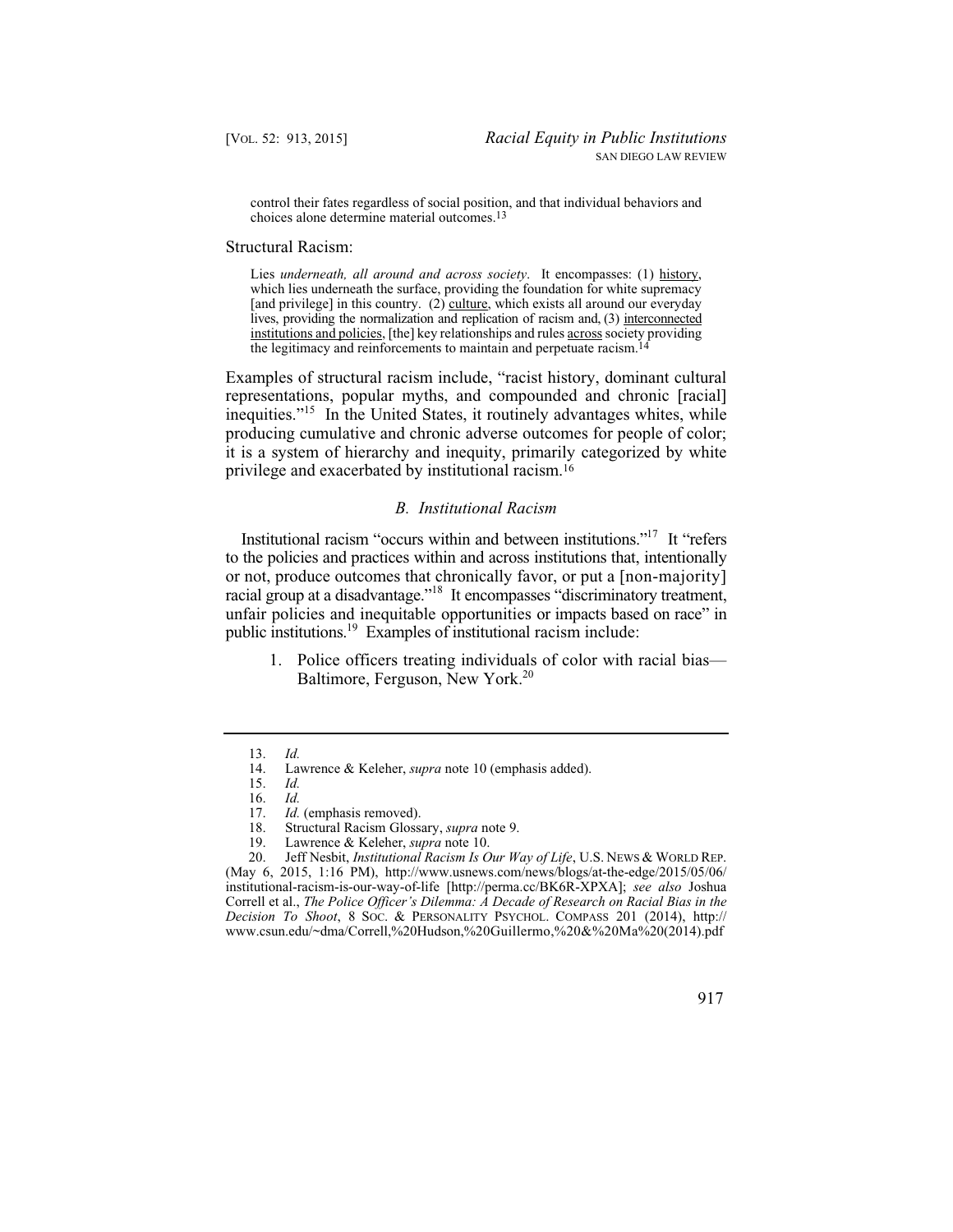- 2. Racial disparities in media representation of white versus black criminals and victims.<sup>21</sup>
- 3. "In the workplace, black college graduates are twice as likely as whites to struggle to find jobs - the jobless rate for blacks has been double that of whites for decades. A study even found that people with 'black-sounding names' [, all other things being equal,] had to send out 50 percent more job applications than people with 'white-sounding names' just to get a call back."<sup>22</sup>
- 4. Black men are three times more likely to be searched during traffic stops, and six times more likely to go jail than a white person.<sup>23</sup>
- 5. "Black people stay in prison longer than white people–up to 20 percent longer than white people serving time for essentially similar crimes."<sup>24</sup>
- 6. "Black people receive harsher sentences–black people are 38 percent more likely to be sentenced to death than white people for the same crimes."<sup>25</sup>
- 7. The skin color of a victim matters greatly in the punishment for capital crimes. "Whites and blacks represent about half of murder victims from year to year, but 77 percent of people who are executed killed a white person, while only 13 percent of death row executions represent those who killed a black person."26
- is staggering, and that gap has tripled in just the past 25 years. 8. "About 73 percent of whites own homes, compared to just 43 percent of blacks. The gap between median household incomes for whites (about \$91,000) compared to blacks (about \$7,000)

 is staggering, and that gap has tripled in just the past 25 years. [http://perma.cc/TTK2-3SAH] (examining racial bias in the decision to shoot and identification of weapon and threats).

 21. Nick Wing, *When the Media Treats White Suspects and Killers Better than Black Victims*, HUFFINGTON POST (Aug. 14, 2014, 8:59 AM), http://www.huffington post.com/2014/08/14/media-black-victims\_n\_5673291.html [http://perma.cc/A9RP-DWUK].

 22. Nesbit, *supra* note 20; *see also* JANELLE JONES & JOHN SCHMITT, CTR. FOR ECON. & POLICY RESEARCH, A COLLEGE DEGREE IS NO GUARANTEE 2-4 (2014), http://www.cepr.net/documents/black-coll-grads-2014-05.pdf [http://perma.cc/7XNB-DZTB] (reporting that the unemployment rate for black workers is much higher than it is for other workers).

<sup>23.</sup> Nesbit, *supra* note 20 (citing THE SENTENCING PROJECT, REPORT OF THE SENTENCING PROJECT TO THE UNITED NATIONS HUMAN RIGHTS COMMITTEE: REGARDING RACIAL DISPARITIES IN THE UNITED STATES CRIMINAL JUSTICE SYSTEM 1, 5 (2013), http://sentencingproject.org/doc/publications/rd\_ICCPR%20Race%20and%20Justice%2 0Shadow%20Report.pdf [http://perma.cc/GRV2-YTZN]).

<sup>24.</sup> *Id.* (citing THE SENTENCING PROJECT, *supra* note 22, at 12).<br>25. *Id.* (citing THE SENTENCING PROJECT, *supra* note 22, at 14).

<sup>25.</sup> *Id.* (citing THE SENTENCING PROJECT, *supra* note 22, at 14).

<sup>26.</sup> *Id.* (citing THE SENTENCING PROJECT, *supra* note 22, at 13).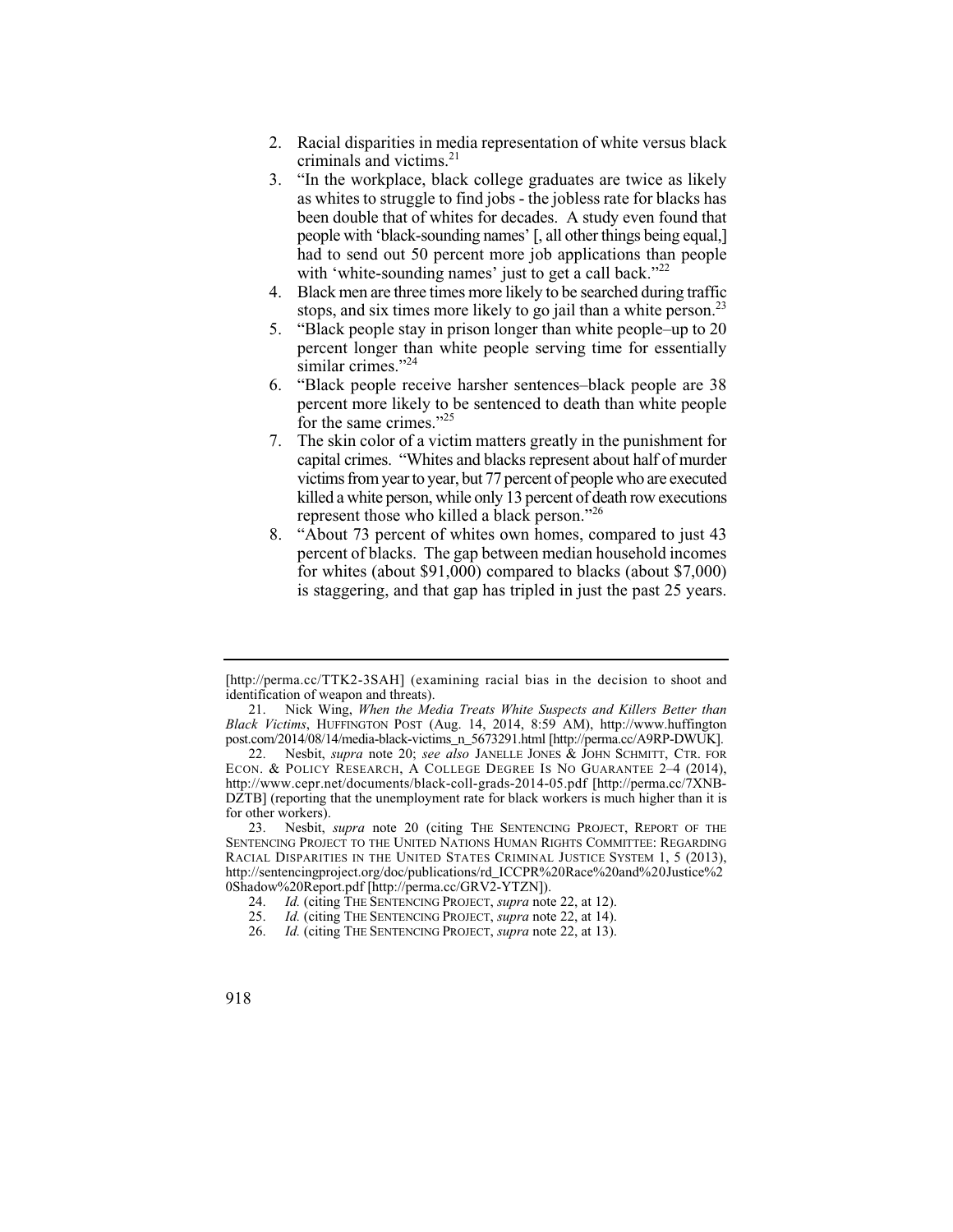The median net worth of white families is about \$265,000, while it was just \$28,500 for blacks."<sup>27</sup>

Education-specific examples of institutional racism:

- 9. The application of school disciplinary policies punishes students of color at much higher rates than their white counterparts for the same infraction.28
- 10. Across age groups, black students are three times more likely than white students to be suspended. $29$
- 43% of preschool enrollment but only 26% of white preschool 11. Black children represent 18% of preschool enrollment, but 48% of black preschool children receive more than one out-ofschool suspension; in comparison, white children represent children receive more than one out-of-school suspension.<sup>30</sup>
- 12. Black girls are suspended at higher rates—12%—than girls of any other race or ethnicity and most boys; the suspension rate for white boys is  $6\%$  and white girls is  $2\%$ .<sup>31</sup>
- 13. Black students make up only 16% of student enrollment, but they represent 27% of students referred to law enforcement and 31% of students subjected to a school-related arrest—almost double the percent of actual enrollment. Compare this to white students: they represent 51% of enrollment, 41% of students

<sup>27.</sup> *Id.*; *see also* Rakesh Kochhar & Richard Fry, *Wealth Inequality Has Widened Along Racial, Ethnic Lines Since End of Great Recession*, PEW RES. CTR. (Dec. 12, 2014), http://www.pewresearch.org/fact-tank/2014/12/12/racial-wealth-gaps-great-recession [http:// perma.cc/GGW6-GUDS] (providing data on wealth disparity between different races); *Nine Charts About Wealth Inequality in America*, URB. INST., http://datatools.urban.org/ Features/wealth-inequality-charts [http://perma.cc/3NUZ-7XFU] (last visited Oct. 15, 2015) (providing more data on income and homeownership disparity between races).

 <sup>28.</sup> DANIEL J. LOSEN, NAT'L EDUC. POLICY CTR., DISCIPLINE POLICIES, SUCCESSFUL SCHOOLS, AND RACIAL JUSTICE 4-8, (2011), http://nepc.colorado.edu/publication/disciplinepolicies [http://perma.cc/4AC7-JJZ2]; *see also* Nesbit, *supra* note 20 ("[B]lack children are three times more likely to be suspended than white children.").

 <sup>29.</sup> OFFICE FOR CIVIL RIGHTS, U.S. DEP'T OF EDUC., CIVIL RIGHTS DATA COLLECTION: DATA SNAPSHOT: SCHOOL DISCIPLINE 1–3 (2014), https://www2.ed.gov/about/offices/list/ocr/ docs/crdc-discipline-snapshot.pdf [https://perma.cc/F46D-HYE3].

<sup>30.</sup> *Id.* at 1.

<sup>31.</sup> *Id.* at 3.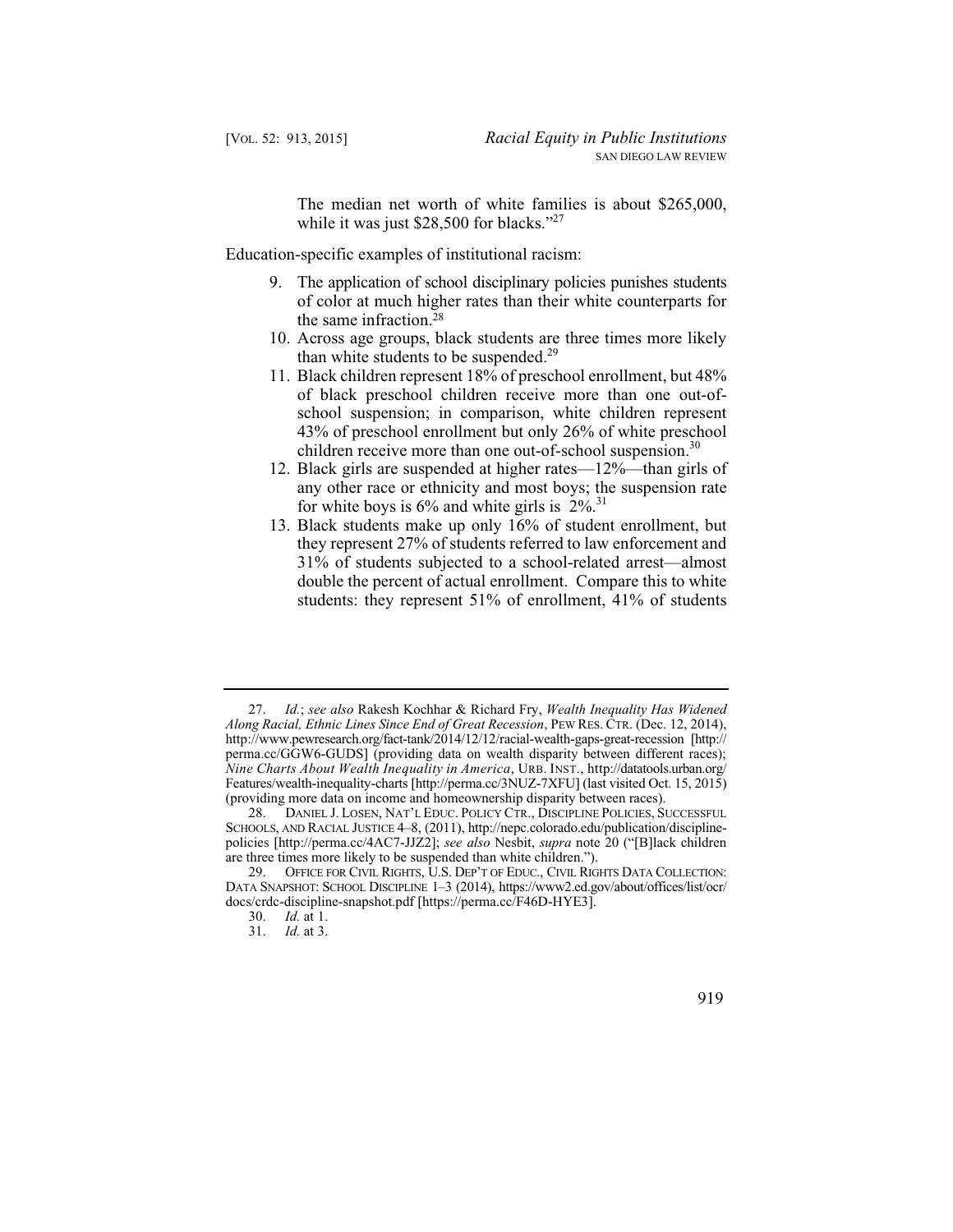referred to law enforcement, and 39% of those arrested—all percentages smaller than the percent of actual enrollment.<sup>32</sup>

These racial disparities are glaring examples of institutional racism and must be addressed, and stamped out if racial equity is ever to be achieved in this country.

## *c. White Privilege*

White privilege refers to the advantages whites receive in access, both historical and contemporary, such as "to quality education, decent jobs and livable wages, homeownership, retirement benefits[,]. . .wealth."33 For most white people, taking advantage of white privileges is not intentional or done with racial animus, but that does not negate the benefits received from the privilege. White privilege is illuminated by the following quote:

 but [was not] taught . . . to see one of its corollary aspects, white privilege, which As a white person I [was] taught about racism that puts others at a disadvantage, puts me at an advantage . . . White privilege is an invisible package of unearned assets which I can count on cashing in every day, but about which I was meant to remain oblivious.34

The following examples of white privilege may help readers better understand white privilege. Consider the impact each example would have on you if the consideration were a part of your daily life:

- 1. I can, if I wish, arrange to be in the company of people of my race most of the time.
- 2. I can avoid spending time with people whom I was trained to mistrust and who have learned to mistrust my kind or me.
- 3. If I should need to move, I can be pretty sure of renting or purchasing housing in an area, which I can afford and in which I would want to live.
- 4. I can be pretty sure that my neighbors in such a location will be neutral or pleasant to me.
- 5. I can go shopping alone most of the time, pretty well assured that I will not be followed or harassed.

 <sup>32.</sup> *Id.* at 1.

<sup>33.</sup> Structural Racism Glossary*, supra* note 9.

 *Through Work in Women's Studies* 1 (Wellesley Coll. Ctr. for Research on Women, 34. Structural Racism Glossary*, supra* note 9 (quoting Peggy McIntosh, *White Privilege and Male Privilege: A Personal Account of Coming To See Correspondences*  Working Paper No. 189, 1988), http://files.eric.ed.gov/fulltext/ED335262.pdf [http:// perma.cc/WQ53-3UVL]).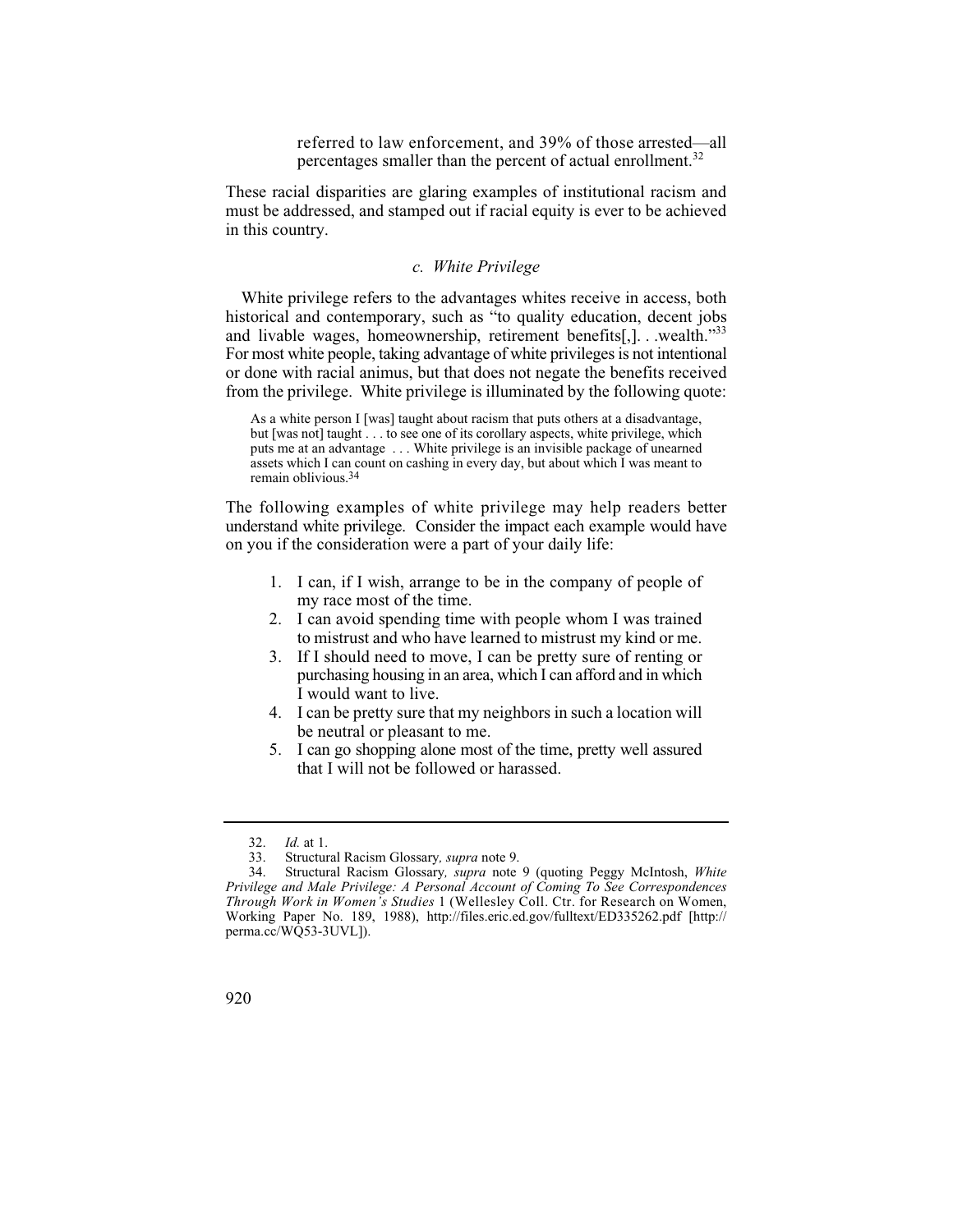- 6. I can turn on the television or open to the front page of the paper and see people of my race widely represented.
- 7. When I am told about our national heritage or about "civilization," I am shown that people of my color made it what it is.
- 8. I can be sure that my children will be given curricular materials that testify to the existence of their race [at all levels of the education continuum] . . .
- 9. I can be pretty sure of having my voice heard in a group in which I am the only member of my race.
- 10. I can be casual about whether or not to listen to another person's voice in a group in which they are the only member of their race.
- 11. I can go into a music shop and count on finding the music of my race represented, into a supermarket and find the staple foods, which fit with my cultural traditions, into a hairdresser's shop and find someone who can cut my hair.
- 12. Whether I use checks, credit cards, or cash, I can count on my skin color not to work against the appearance of financial reliability.
- 13. I can arrange to protect my children most of the time from people who might not like them.
- 14. I do not have to educate my children to be aware of [structural or institutional] racism for their own daily physical protection.
- 15. I can be pretty sure that my children's teachers and employers will tolerate them if they fit school and workplace norms; my chief worries about them do not concern others' attitudes toward their race. . .
- bad morals, the poverty or the illiteracy of my race. 16. I can swear, or dress in second hand clothes, or not answer letters, without having people attribute these choices to the
- 17. I can speak in public to a powerful male group without putting my race on trial.
- 18. I can do well in a challenging situation without being called a [or thought of as] credit to my race.
- 19. I am never asked to speak for all the people of my racial group.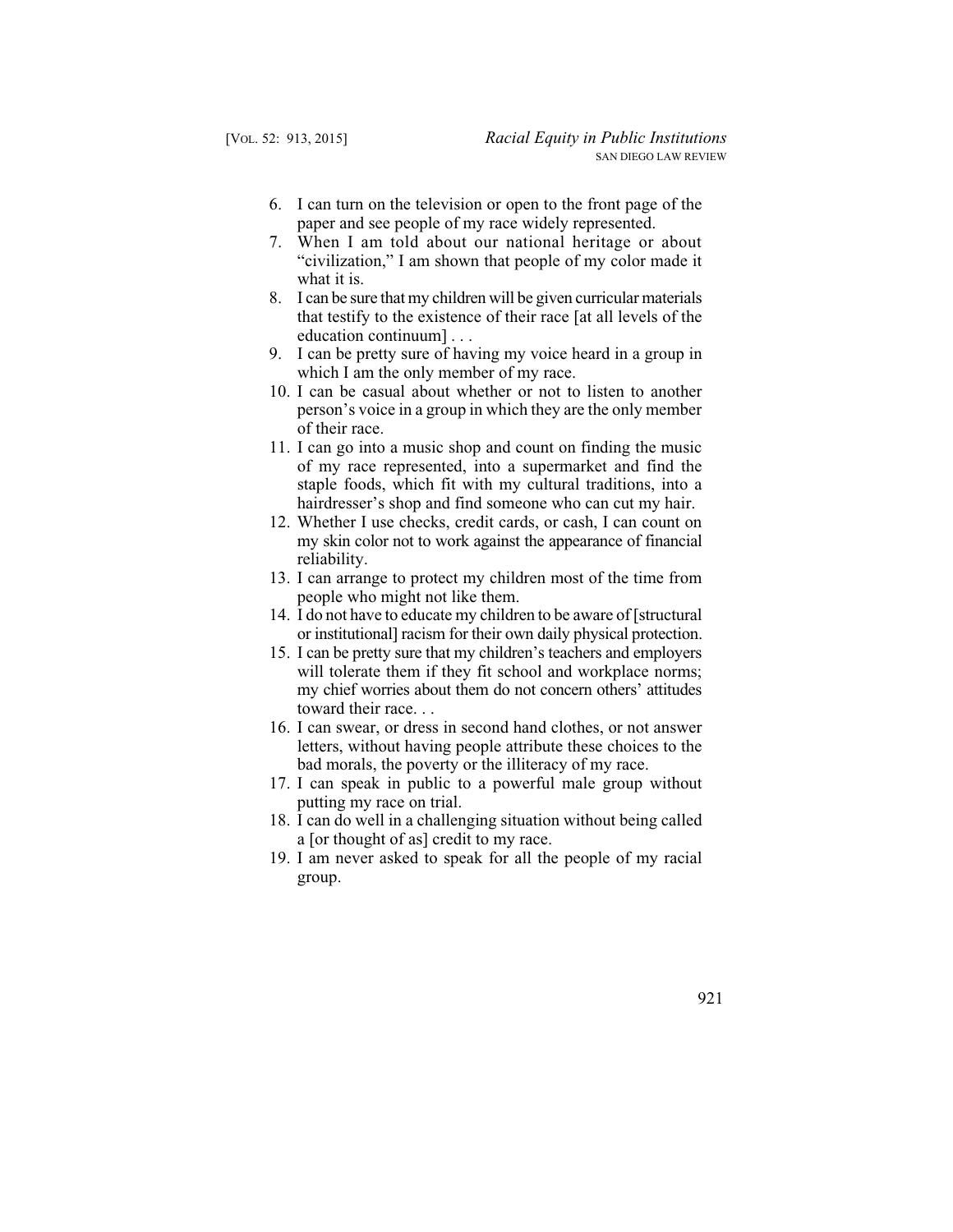- 20. I can remain oblivious of the language and customs of persons of color who constitute the world's majority without feeling in my culture any penalty for such oblivion.
- 21. I can criticize our government and talk about how much I fear its policies and behavior without being seen as a cultural outsider.
- 22. I can be pretty sure that if I ask to talk to the "person in charge," I will be facing a person of my race.
- 23. If a traffic cop pulls me over or if the IRS audits my tax return, I can be sure I have not been singled out because of my race.
- 24. I can easily buy posters, post-cards, picture books, greeting cards, dolls, toys, and children's magazines featuring people of my race.
- 25. I can go home from most meetings of organizations I belong to feeling somewhat tied in, rather than isolated, out-of-place, outnumbered, unheard, held at a distance or feared.
- 26. I can be pretty sure that an argument with a colleague of another race is more likely to jeopardize their chance for advancement than to jeopardize mine.
- is not likely to cost me heavily within my present setting, even if my colleagues disagree with me. 27. I can be pretty sure that if I argue for the promotion of a person of another race, or a program centering on race, this
- 28. If I declare there is a racial issue at hand or there is not a racial issue at hand, my race will lend me more credibility for either position than a person of color will have.
- 29. I can choose to ignore developments in minority writing and minority activist programs, or disparage them, or learn from them, but in any case, I can find ways to be more or less protected from negative consequences of any of these choices.
- 30. My culture gives me little fear about ignoring the perspectives and powers of people of other races.
- 31. I am not made acutely aware that my shape, bearing, or body odor will be taken as a reflection on my race.
- 32. I can worry [or talk] about racism without being seen as selfinterested or self-seeking[, or detrimentally impacting my opportunities for advancement in a corporate setting].
- 33. I can take a job . . . without having my co-workers on the job suspect that I got it [only] because of my race.
- 34. If my day, week or year is going badly, I need not ask of each negative episode or situation whether it had racial overtones.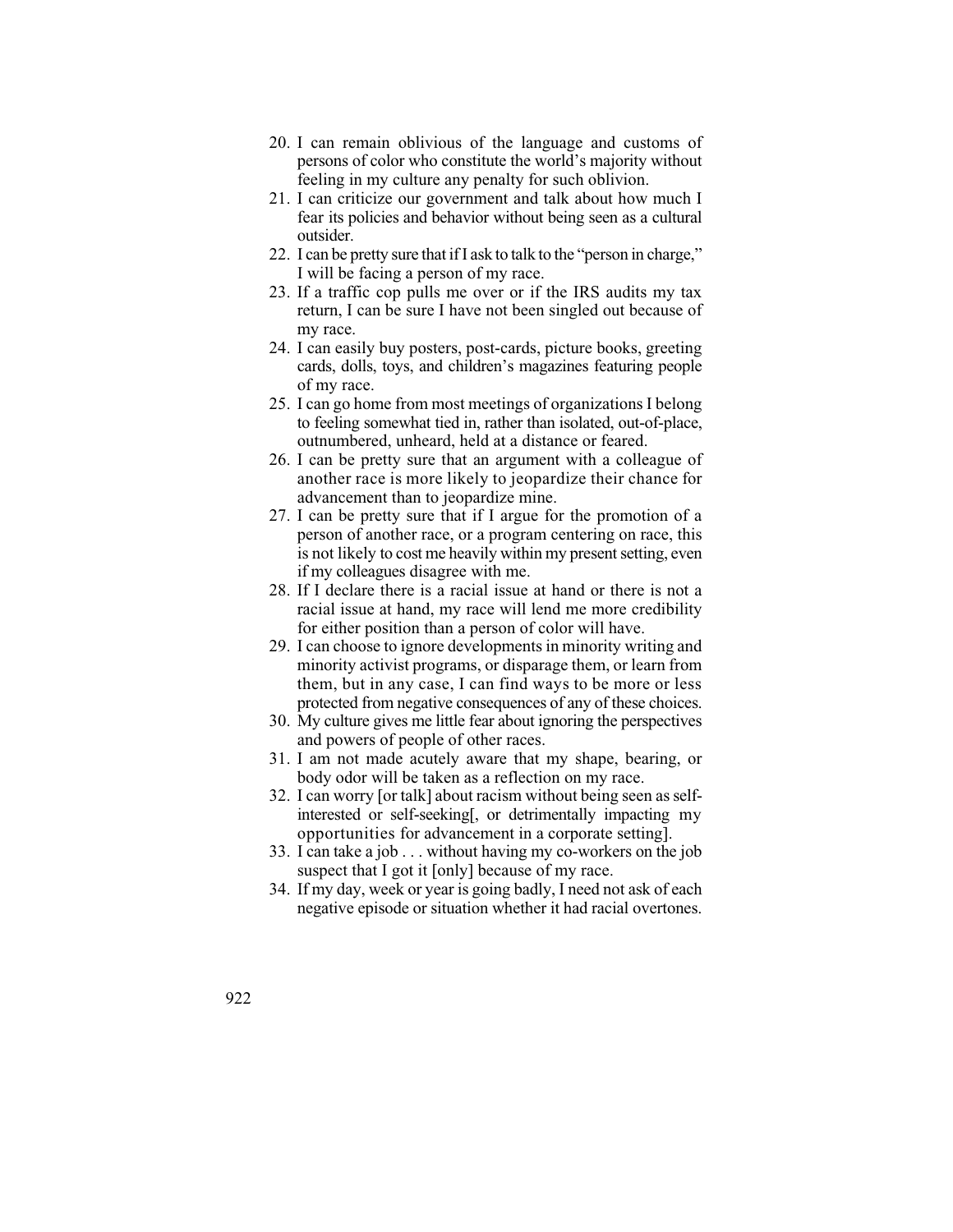- 35. I can be pretty sure of finding people who would be willing to talk with me and advise me about my next steps, professionally.
- 36. I can think over many options, social, political, imaginative or professional, without asking whether a person of my race would be accepted or allowed to do what I want to do.
- 37. I can be late to a meeting without having the lateness reflect on my race.
- 38. I can choose public accommodation without fearing that people of my race cannot get in or will be mistreated in the places I have chosen.
- 39. I can be sure that if I need legal or medical help, my race will not work against me.
- 40. I can arrange my activities so that I will never have to experience feelings of rejection owing to my race.
- 41. If I have low credibility as a leader, I can be sure that my race is not the problem.
- 42. I can easily find academic courses and institutions which give attention only to people of my race.
- 43. I can expect figurative language and imagery in all of the arts to testify to experiences of my race . . .
- 44. I can travel alone or with my spouse without expecting embarrassment or hostility in those who deal with us.
- 45. I have no difficulty finding neighborhoods where people approve of our household.
- support our kind of family unit and do not turn them against 46. My children are given texts and classes, which implicitly my choice of domestic partnership.
- 47. I will feel welcomed and "normal" in the usual walks of public life, [both] institutional and social.<sup>35</sup>

As a member of either the majority or minority, it is easy to forget these examples of white privilege because they are meant to be "elusive and fugitive," easy to forget, because to acknowledge it means, "facing . . . the

<sup>35.</sup> McIntosh, *supra* note 34, at 5–9, 16–17; Peggy McIntosh, *White Privilege: Unpacking the Invisible Knapsack*, CIRTL NETWORK, http://www.cirtl.net/files/PartI\_ CreatingAwareness\_WhitePrivilegeUnpackingtheInvisibleKnapsack.pdf (last visited Oct. 15, 2015).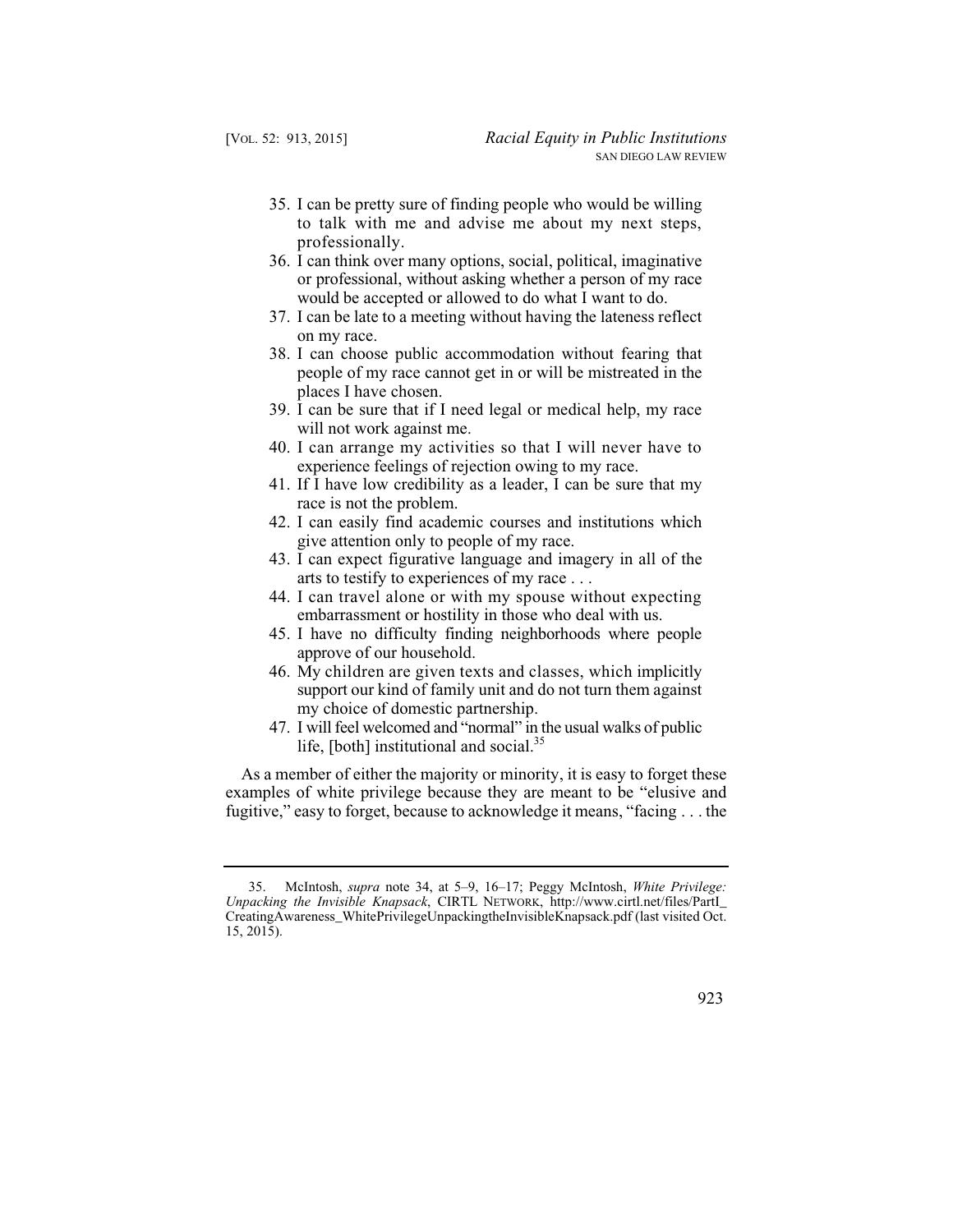myth of meritocracy."36 Ignoring the existence of white privilege, focusing instead on meritocracy, allows many to also ignore the reality of the pervasive racial inequities in our society. White privilege is not having to entertain these considerations and relieves white people of the burden they place on those that must consider them.

# III. *BROWN*: EDUCATIONAL ACCESS, OPPORTUNITY, AND RACIAL EQUITY

The language of the Court's analysis in *Brown* explicitly uses context, specifically racial context, and emphasizes the necessity of considering it when interpreting the Constitution:

We must look instead to the *effect* of segregation itself on public education.

 present place in American life throughout the Nation. Only in this way can it be . . . We must consider public education in the light of its full development and its determined if segregation in public schools deprives these plaintiffs of the equal protection of the laws.37

Likewise, we must look to the effect of racial inequity in public education and consider the educational benefits of a diverse student body. The consideration of context remains valid and necessary today because, as the *Brown* Court recognized:

 *governments*. . . . [I]t is doubtful that any child may reasonably be expected to [*E*]*ducation is perhaps the most important function of state and local*  succeed in life if he is denied the opportunity of an education. Such an opportunity, where the state has undertaken to provide it, is a right which must be made available to all on equal terms.<sup>38</sup>

*Id.* at 494 (quoting Findings of Fact of Judge Huxman, Brown v. Bd. of Educ., 98 F. Supp. 797 (D. Kan. 1951) (No. T-316), http://law2.umkc.edu/faculty/projects/ftrials/brownvboard/ brown huxman.html#FINDINGS\_OF\_FACT [http://perma.cc/Z3WB-CRSW]).

 <sup>36.</sup> McIntosh, *supra* note 34, at 18; *see also* Nicholas Fitz, *Economic Inequality: It's Far Worse than You Think*, SCI. AM. (Mar. 31, 2015), http://www.scientificamerican.com/ article/economic-inequality-it-s-far-worse-than-you-think [http://perma.cc/94G2-K8TW] ("George Carlin joked that, 'the reason they call it the American Dream is because you have to be asleep to believe it.'").

 of a child to learn. Segregation with the sanction of law, therefore, has a tendency to 37. Brown v. Bd. of Educ.*,* 347 U.S. 483, 492–93 (1954) (emphasis added). Segregation of white and colored children in public schools has a detrimental effect upon the colored children. The impact is greater when it has the sanction of the law; for the policy of separating the races is usually interpreted as denoting the inferiority of the negro group. A sense of inferiority affects the motivation retard the educational and mental development of Negro children and to deprive them of some of the benefits they would receive in a racially integrated school system.

<sup>38.</sup> *Brown*, 347 U.S. at 493 (emphasis added).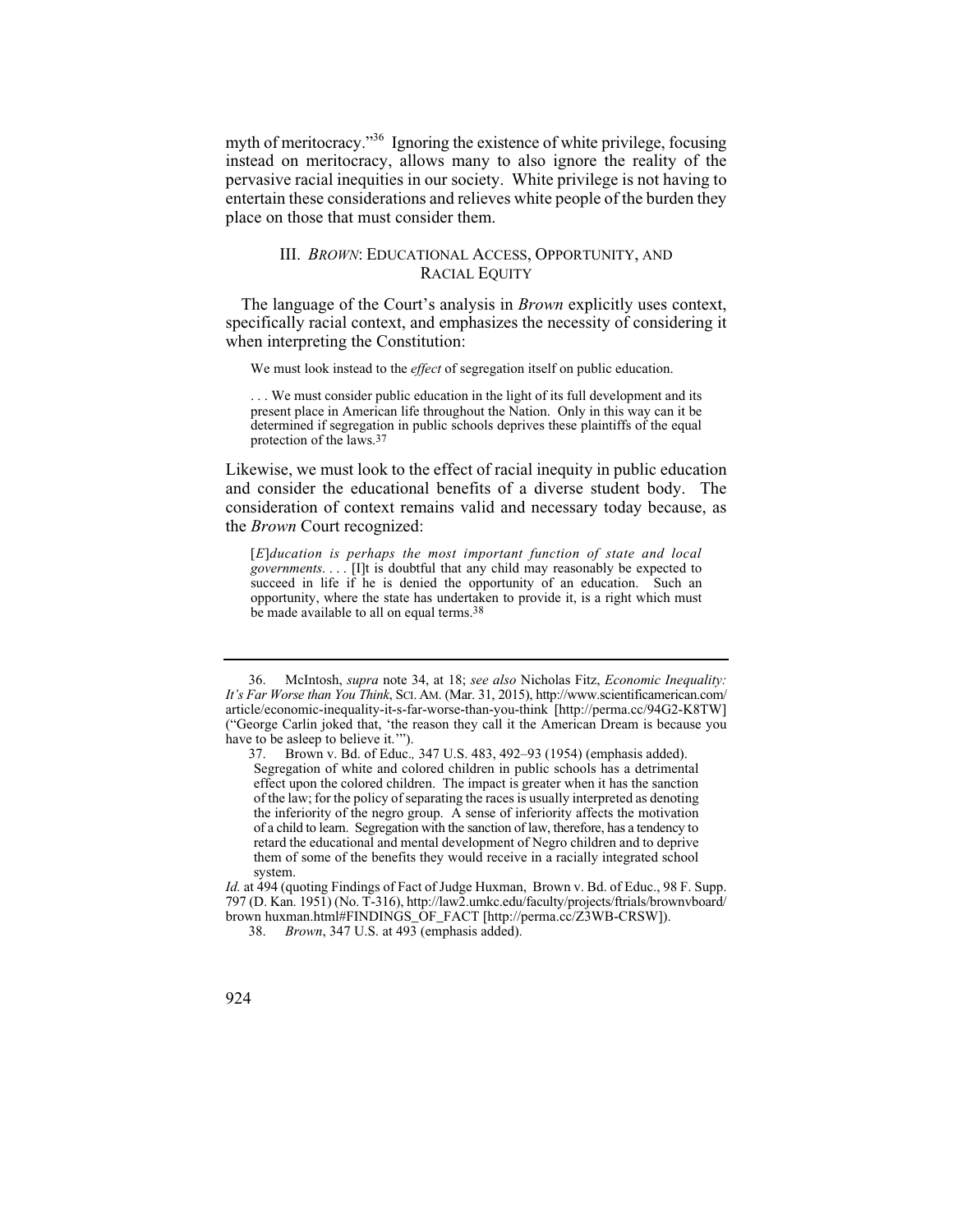Racial equity in and access to public educational opportunities should be a cornerstone of America's education system. We must not become stagnate, ignoring "those qualities which are incapable of objective measurement but which make for greatness in" public education.<sup>39</sup>

 equal" has no place. Separate educational facilities are inherently unequal. We conclude that in the field of public education the doctrine of "separate but Therefore, we hold that the plaintiffs and others similarly situated for whom the actions have been brought are, by reason of the segregation complained of, deprived of the equal protection of the laws guaranteed by the Fourteenth Amendment.40

Just as separate but equal educational facilities are abhorrent to our democratic ideals and the Constitution, so too is jurisprudence that would lead to or cause "separate but equal" or re-segregation in practice. *Brown*  stands for the acknowledgement of structural and institutional racism, and combatting the same. Racial inequities in access to education, educational opportunities, and educational discipline are the modern day separate but equal in practice because the impact of these inequities essentially separates children—in access to quality education and application of educational opportunities and discipline—based on race.41 These racial inequities lead to a sense of inferiority perpetuated by the media and some educators, and are heightened because they have the sanction of the law.<sup>42</sup> Institutions that do not reflect the diversity of our society subliminally bolster the idea that the unrepresented groups are inferior.<sup>43</sup> This perceived, and in cases projected, inferiority affects the motivation to learn and tends to hinder the educational development of the unrepresented groups, and deprives them of the benefits they would receive in a diverse student population.<sup>44</sup> These benefits include:

<sup>39.</sup> *Id.* (quoting Sweatt v. Painter, 339 U.S. 629, 634 (1950)).

<sup>40.</sup> *Id.* at 495.

*Id.* at 494.<br>*Id.* 

 *Why Universities Won't Admit It*, 6 GEO. J. L. & MOD. CRITICAL RACE PERSP. 69 (2014) 42. *Id.* 43. *Id.*; *see also* Roy Brooks, *Helping Minorities by Ending Affirmative Action? A Review of Mismatch: How Affirmative Action Hurts Students It's Intended To Help and*  (book review) (criticizing the authors' argument for ending affirmative action in undergraduate colleges and law schools).

<sup>44.</sup> *Brown*, 347 U.S. at 494; *see also* Brooks, *supra* note 43.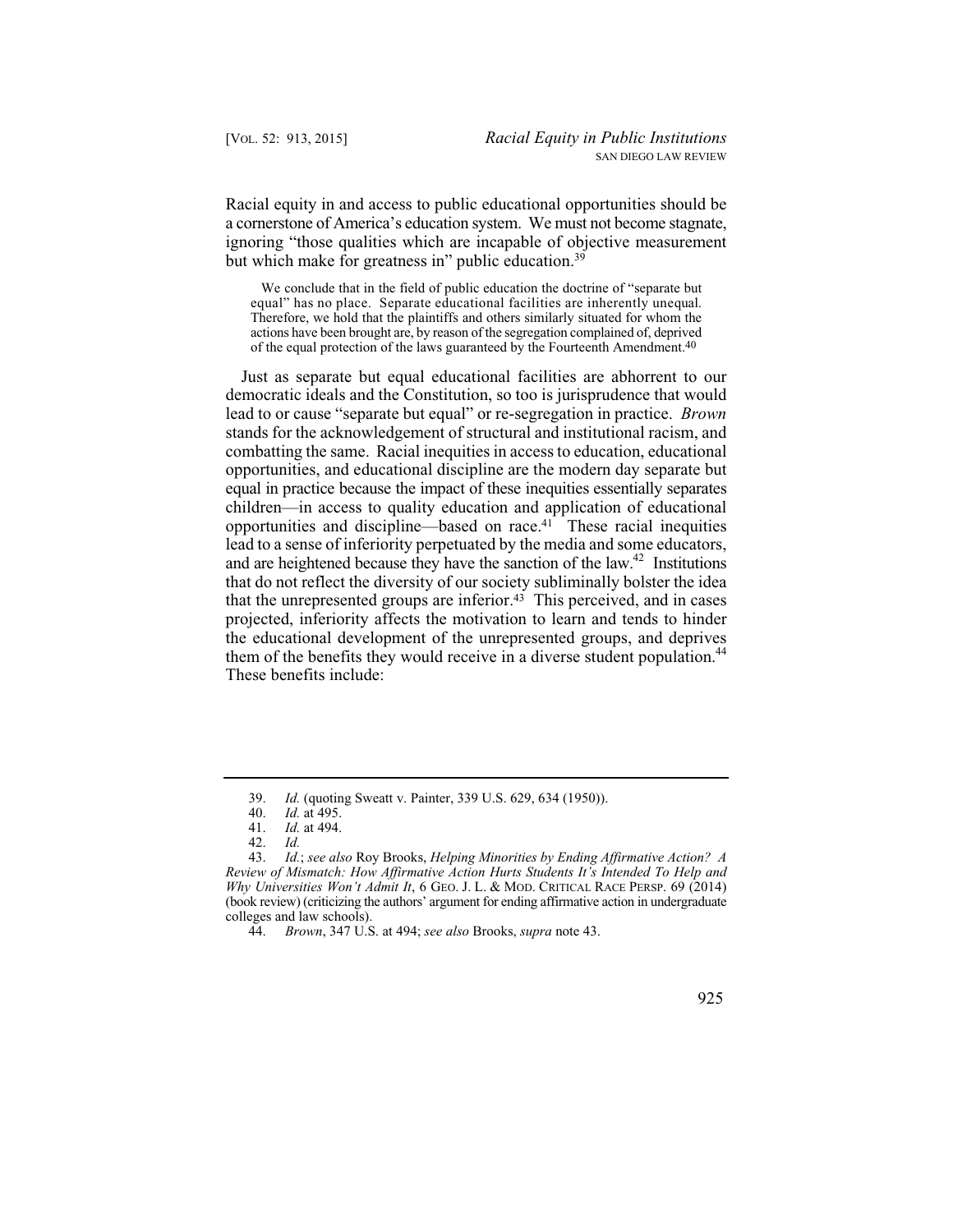- making classroom discussion "livelier, more spirited, and simply 1. Increased perspectives that improve educational quality by more enlightening and interesting when the students have the greatest possible variety of backgrounds."<sup>45</sup>
- 2. Professionalism "because the skills students need for the 'increasingly global marketplace can only be developed through exposure to widely diverse people, cultures, ideas, and viewpoints."<sup>46</sup>
- 3. Civic engagement that fosters "[e]ffective participation by members of all racial and ethnic groups in the civil life of our Nation[, which] is essential if the dream of one Nation, indivisible, is to be realized."47

 consider the context of structural—historical and cultural context: segregation, What the Court does in *Brown*, but does not explicitly articulate, is Jim Crow, slavery, and the psychological implications of "separate but equal"—and institutional—the realities of "separate but equal" public education facilities—racism; their impacts and effects on black children attending segregated schools. In our modern environment, where information is available at our fingertips, it is incumbent on the Supreme Court to consider these realities in making its decisions regarding the consideration of race as a component of holistic diversity review in higher education admissions.<sup>48</sup>

# GOVERNMENT INTEREST: RACIAL EQUITY IN IV. *FISHER* AND CONNECTING DIVERSITY TO A COMPELLING PUBLIC INSTITUTIONS

Admittedly, looking at educational diversity through the context of achieving racial equity does require taking an uncomfortable look and acknowledgement of structural racism, institutional racism, and white privilege. Yes, it will be uncomfortable, but it is a step we must take if equal protection is to be applied equally to all.

## *A. The* Fisher *Admissions Policy*

In *Fisher v. the University of Texas at Austin*, a white applicant alleged the University's consideration of race and ethnicity in its admissions

<sup>45.</sup> Fisher v. Univ. of Tex. at Austin, 758 F.3d 633, 643 (5th Cir. 2014) (quoting Grutter v. Bollinger, 539 U.S 306, 330 (2003)).

<sup>46.</sup> *Id.* (quoting *Grutter*, 539 U.S. at 330).

<sup>47.</sup> *Id.* (quoting *Grutter*, 539 U.S. at 332).

See supra notes 9–36 and accompanying text.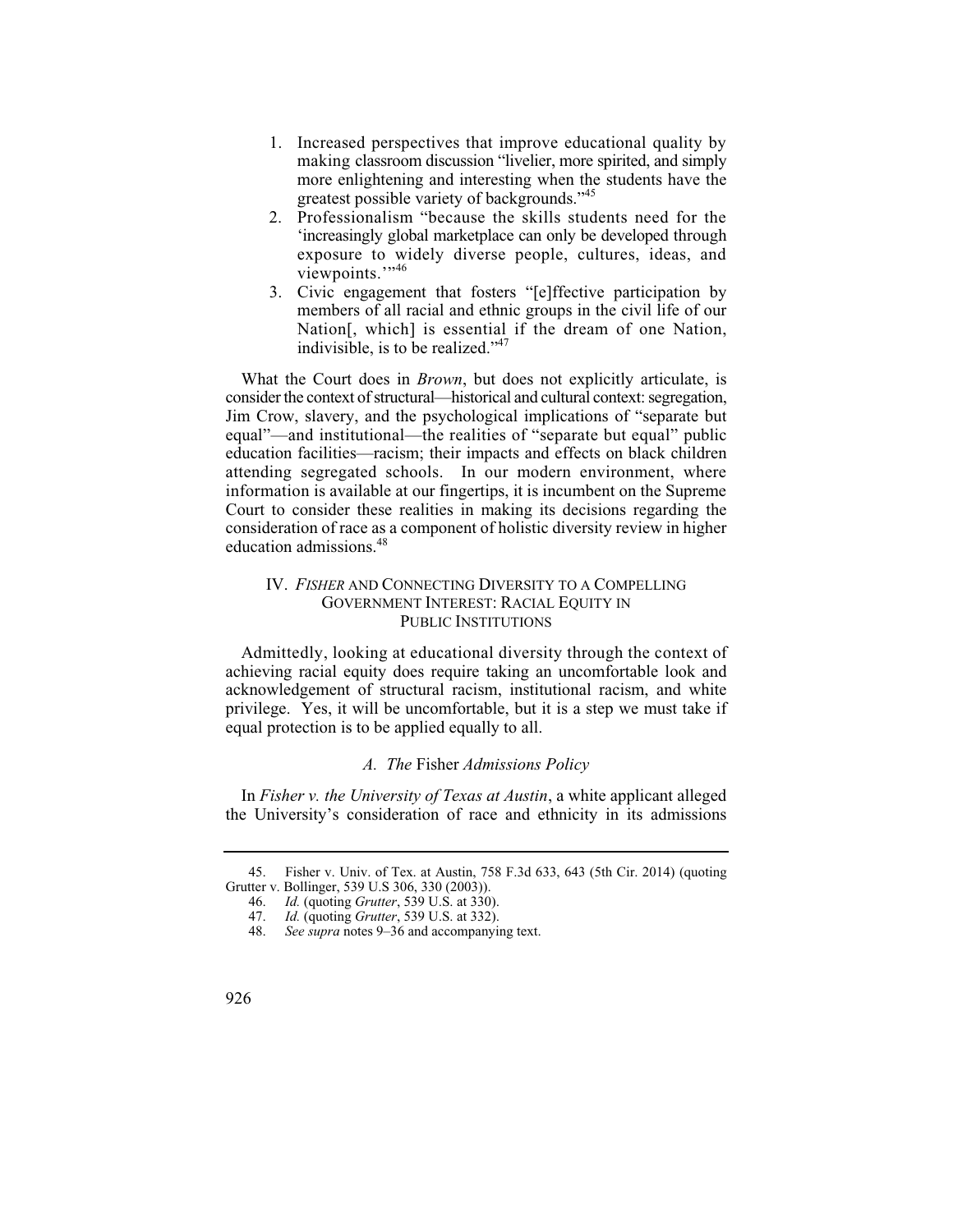process violated her Equal Protection rights.49 The University's admission policy consists of two main components: the Texas Top Ten Percent Law and holistic application review. Under the Top Ten Percent Law, any student that graduates in the top 10% of their high school receives automatic admission to any public state college. $50$ 

 rank, and high school classes of each applicant determine the AI.52 The The holistic review process at issue in *Fisher* assigns each applicant two numerical scores calculated by the applicants' Academic Index (AI) and Personal Achievement Index (PAI).<sup>51</sup> The standardized test scores, class PAI "measures a student's leadership and work experience, awards, extracurricular activities, community service, and other special circumstances that give insight into a student's background."53 The special circumstances considered "included growing up in a single-parent home, speaking a language other than English at home, significant family responsibilities assumed by the applicant, and the general socioeconomic condition of the student's family."54

The University calculates the PAI from the score received from two required essays<sup>55</sup> and the personal achievement score based on the review of the applicant's entire application file.56 The personal achievement score receives slightly more weight than the essay scores and is calculated by:<sup>57</sup>

[C]onduct[ing] a holistic review of the contents of the applicant's entire file, including demonstrated leadership qualities, extracurricular activities, honors and awards, essays, work experience, community service, and special circumstances, such as the applicant's socioeconomic status, family composition, special family responsibilities, the socioeconomic status of the applicant's high school, and race. No numerical value is ever assigned to any of the components of personal achievement scores, and *because race is a factor considered in the unique context of each applicant's entire experience, it may be a beneficial factor for a minority or a non-minority student*.58

49. Fisher v. Univ. of Tex. at Austin, 133 S. Ct. 2411, 2415 (2013).

50. *Fisher*, 758 F.3d at 638, 654 (noting to qualify, applicants must attend high schools that meet certain standards established by the law).<br>51. Id. at 638.

*Id.* at 638.

53. *Fisher*, 133 S. Ct. at 2415–16 (2013).

Id. (emphasis added).

<sup>52.</sup> *Id.*

<sup>54.</sup> *Id.* at 2416.

Fisher, 758 F.3d at 638 (stating the essays receive a weighted average score). *Id*.

<sup>56.</sup> *Id*.

 <sup>57.</sup> *Id.*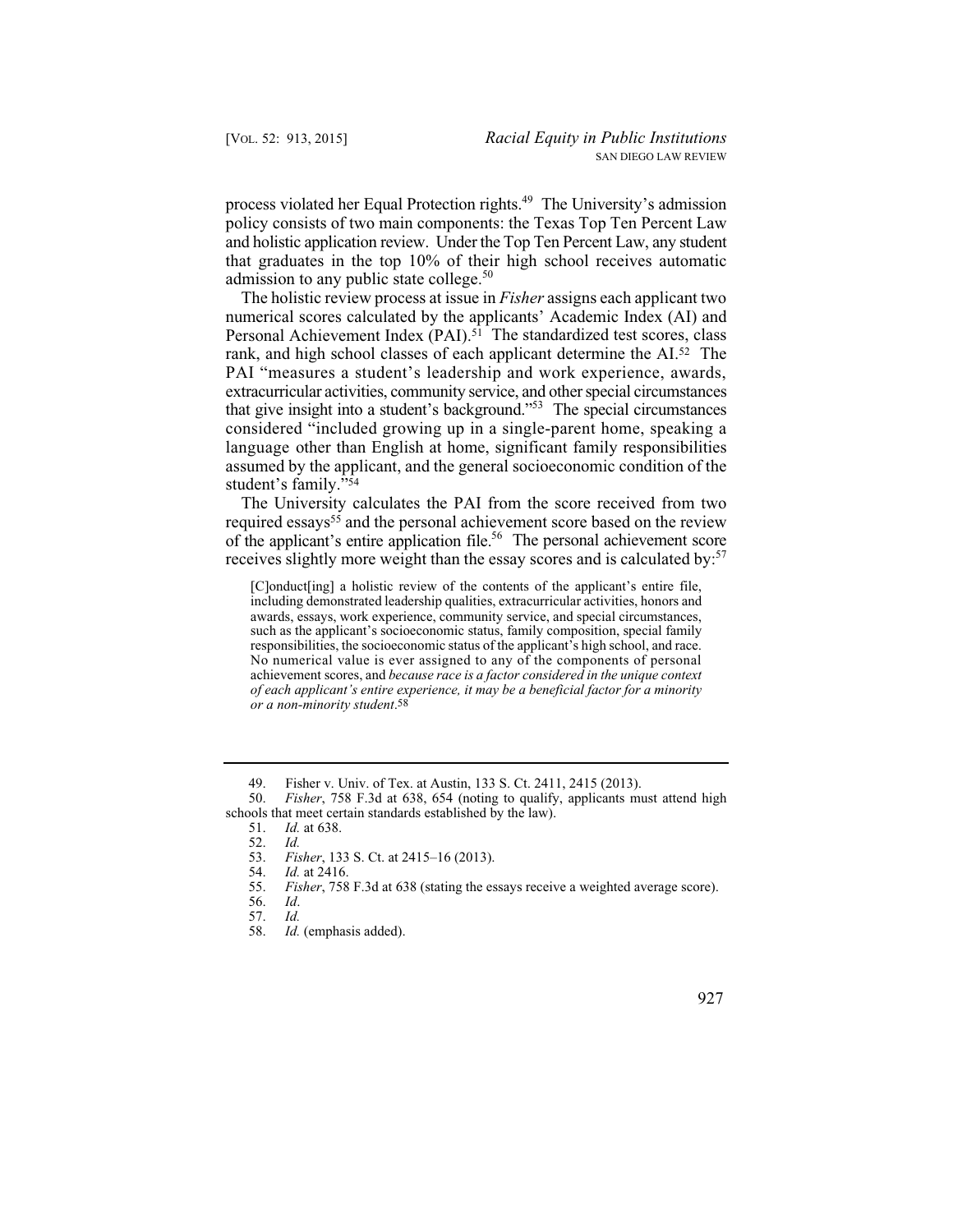The University does not assign a numerical score to race, although it is definitely a meaningful factor in the process.<sup>59</sup> Once scores are assigned to the relevant applications, they are plotted on a grid and students are placed in cells based on their individual scores. Students in cells above a certain line are admitted; those below the line are not. $60$ 

# *B. Justices Scalia and Thomas' Fisher Concurrences: The Attack on Racial Considerations in Admissions Decisions*

 of consideration, it was only one of multiple factors considered and, In his concurring opinion, Justice Scalia adheres to the view that racial discrimination is unconstitutional. "The Constitution proscribes government discrimination on the basis of race, and state-provided education is no exception."<sup>61</sup> It is important to note, although race is a "meaningful" factor therefore, does not constitute discrimination based on race—black students did not gain admission merely because they were black; neither were white students rejected merely because they were white. Under the University's admission policy, race could be a positive factor for both white and black students.<sup>62</sup> Justice Scalia also insinuates he would not support the finding that the educational benefits of diversity can justify racial preferences in university admissions and are thus not a compelling government interest.<sup>63</sup>

*Id.* at 638–39.

To admit applicants through this holistic review, the admissions office generates an initial AI/PAI matrix for each academic program, wherein applicants are placed into groups that share the same combination of AI and PAI scores. School liaisons then draw stair-step lines along this matrix, selecting groups of students on the basis of their combined AI and PAI scores. This process is repeated until each program admits a sufficient number of students.

 of 3.1. And, because nearly all the seats in the undeclared major program in Liberal Arts were filled with Top Ten Percent students, all holistic review applicants Fisher's AI scores were too low for admission to her preferred academic programs at UT Austin; Fisher had a Liberal Arts AI of 3.1 and a Business AI "were only eligible for Summer Freshman Class or CAP [Coordinated Admissions Program] admission, unless their AI exceeded 3.5. Accordingly, even if she had received a perfect PAI score of 6, she could not have received an offer of admission to the Fall 2008 freshman class. If she had been a minority, the result would have been the same.

<sup>59.</sup> *Id.* at 638.

<sup>60.</sup> Fisher v. Univ. of Tex. at Austin, 133 S. Ct. 2411, 2415, 2416–17 (2013).("Each college—such as Liberal Arts or Engineering—admits students separately. So a student is considered initially for her first-choice college, then for her second choice, and finally for general admission as an undeclared major.").

<sup>61.</sup> *Id.* at 2422 (Scalia, J., concurring) (quoting Grutter v. Bollinger, 539 U.S. 306, 349 (2003) (Scalia, J., concurring in part and dissenting in part)).

<sup>62.</sup> *Fisher*, 758 F.3d at 638.

<sup>63.</sup> *Fisher*, 133 S. Ct. at 2411 (Scalia, J., concurring).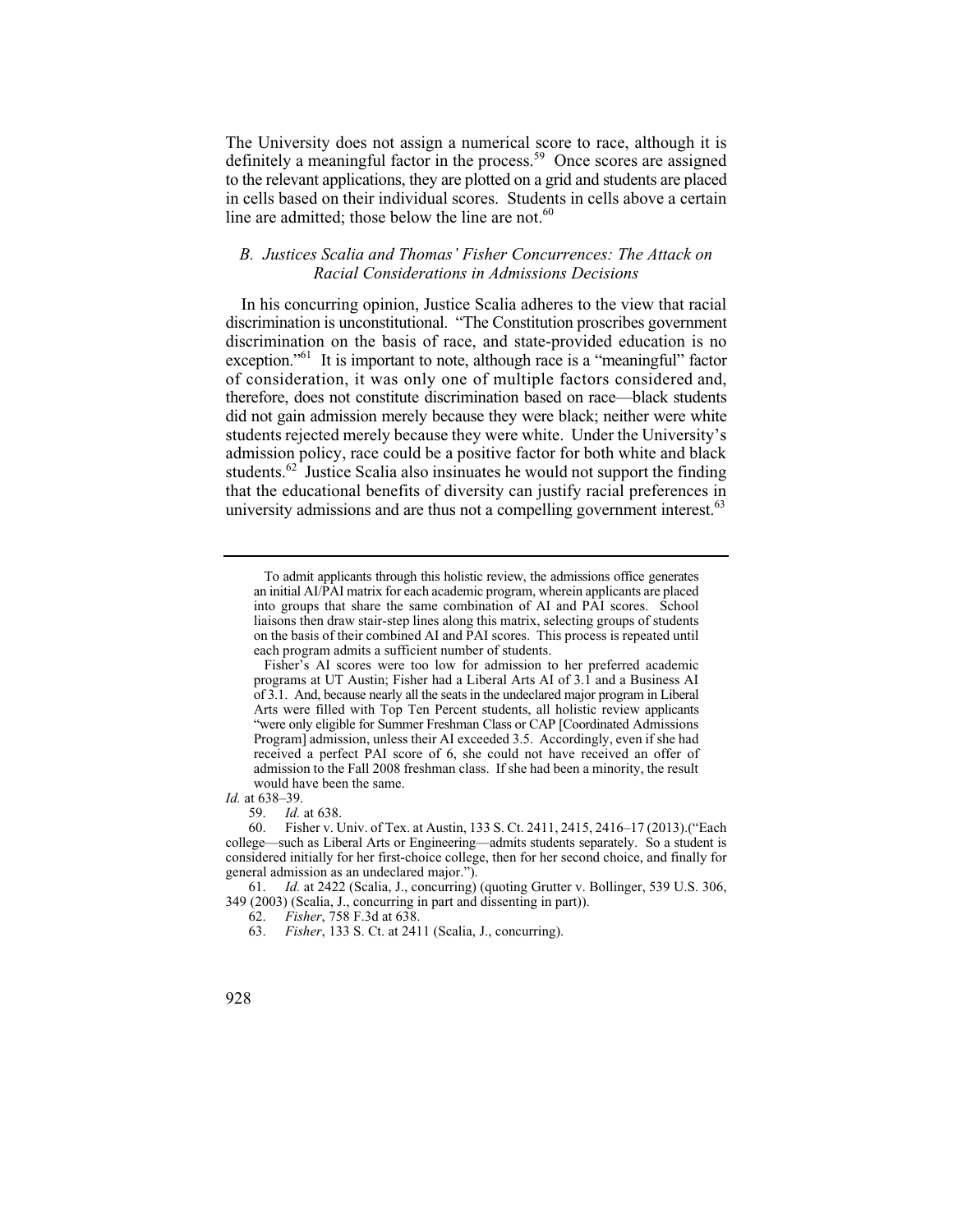the Equal Protection Clause because the University has not put forward a time the government places citizens on racial registers and makes race phrase is steeped in the myth of meritocracy and simply ignores the realities of racial inequity in public institutions, including public education. Race In section II of his concurrence, Justice Thomas concludes, "I would overrule *Grutter* and hold that the University's admissions program violates compelling interest that could possibly justify racial discrimination<sup>"64</sup> because the equal protection principle reflects his opinion that racial classifications destructively impact our society and individuals.<sup>65</sup> He further contends, "[t]he Constitution abhors classifications based on race" because "every relevant to the provision of burdens or benefits, it demeans us all."<sup>66</sup> This should be a relevant consideration in the provision of burdens and benefits because racial equity has not been achieved in this country. The consideration of race to achieve racial equity should not "demean us all" because this nation was, and continues to be, built on racial inequity. As a result, remedying racial inequities should not demean our national conscious; it should dignify it.

Justice Thomas further decries *Grutter* because the compelling government interest advanced—the educational benefits of diversity—did not concern remedying past discrimination.<sup>67</sup> Citing Justice Scalia's concurrence in *Croson*, Justice Thomas argues, "there is nothing 'pressing' or 'necessary' about obtaining whatever educational benefits may flow from racial diversity."68 I agree with Justice Thomas that the interest advanced does not concern remedying past discrimination; however, eradicating racial inequities does, and its eradication is necessary and pressing. As such, achieving racial equity is a compelling government interest; holistic diversity review in admissions is a method to achieve the interest; and the educational benefits of a diverse student body are a positive outcome of striving to attain the compelling government interest of racial equity.

<sup>64.</sup> *Id.* at 2429 (Thomas, J., concurring).

<sup>65.</sup> *Id.* at 2422 (Thomas, J., concurring) (quoting Adarand Constructors, Inc. v. Penã, 515 U.S. 200, 240 (1995) (Thomas, J., concurring in part and concurring in judgment)).

 66. *Id.* (quoting *Grutter*, 539 U.S. at 353 (Thomas, J., concurring in part and dissenting in part)).<br> $67.$ 

 67. *Id.* at 2423–24 (interpreting *Grutter*, 539 U.S. at 328).

<sup>68.</sup> *Id.* at 2424 (quoting *Grutter*, 539 U.S. at 356 (Thomas, J., concurring in part and dissenting in part)); Richmond v. J.A. Croson Co., 488 U.S. 469, 520–21, 525 (Scalia, J., concurring).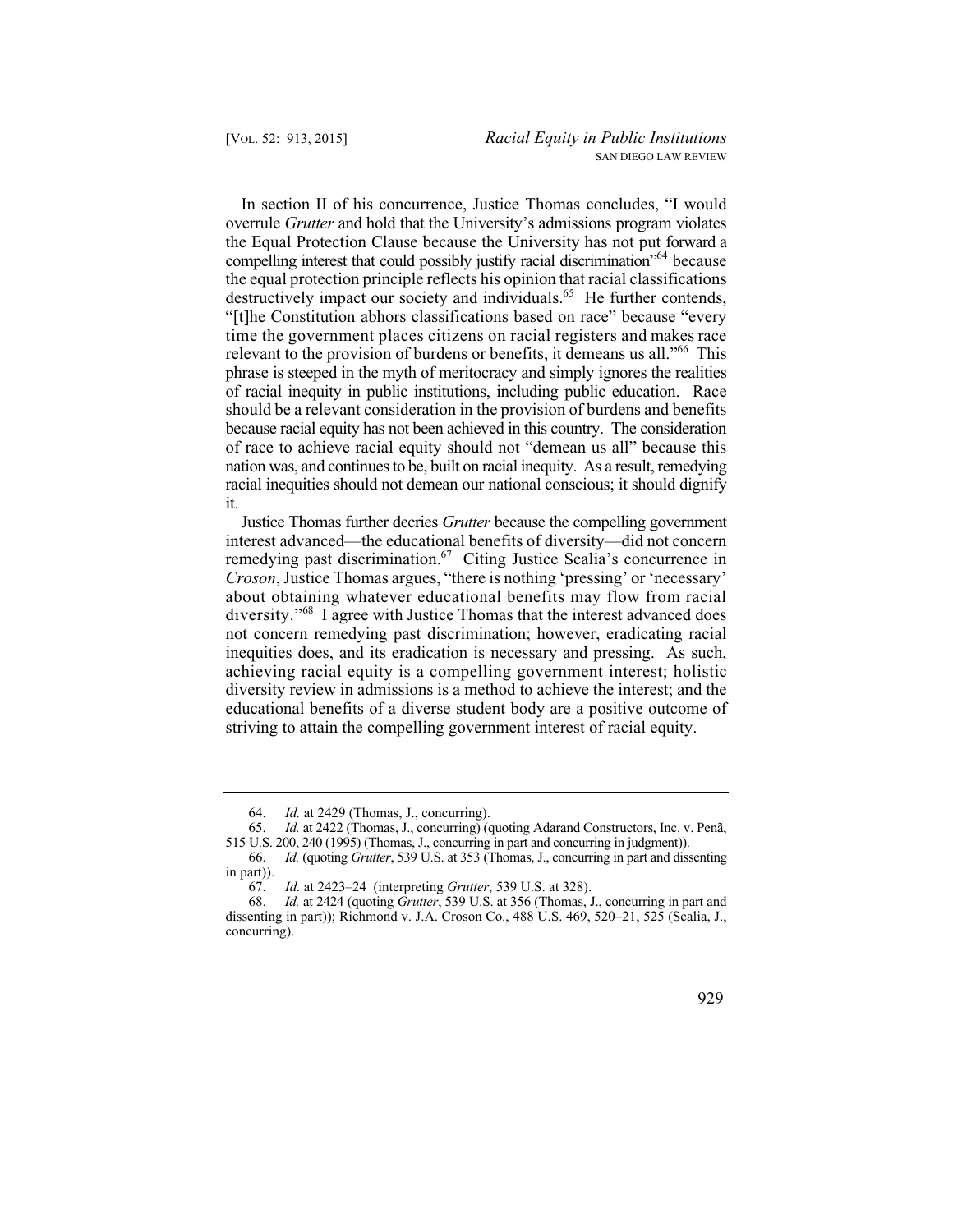## V. A WAY FORWARD: THE VALUE PROPOSITION FOR THE CONSIDERATION OF RACE IN PUBLIC EDUCATION

 form of inclusion, not exclusion or racial discrimination, as Justice Thomas Justice Scalia suggests. Simply stated, a holistic approach, by its very nature, representing all types diversity, and is a necessary step in the direction of When responding to the viewpoints and arguments of Justices Scalia and Thomas, it is necessary to view diversity through the lens of achieving racial equity—a genuinely non-racist society where the "distribution of society's benefits and burdens would not be skewed by race."<sup>69</sup> The holistic review of diversity admissions, including those that consider race, is a would have us believe. Nor does it operate to provide racial preference, as considers the whole individual, attempts to obtain a "critical mass" obtaining racial equity in public education. The segregation Justice Thomas attempts to analogize to considering diversity in admissions processes excluded individuals solely on the basis of race/ethnicity and is therefore distinguishable from holistic diversity, which considers race as one of many factors in the decision-making process.

 and, in fact, supported outright racial discrimination and separation. It is important to make this distinction because although Justice Thomas asserts the arguments in favor of holistic diversity review are the same or similar to those made by segregationists, the underlying purposes, and results are in complete contradiction to each other. Segregationists wanted Whereas proponents of educational diversity seek to attain a well-rounded student body, reflecting the diversity of our society, and the benefits flowing from that diversity, as well as equitable access to educational opportunities for all members of society. Considering the diversity of a candidate does not constitute discrimination because it is not selecting—or excluding the candidate solely based on race. When race/ethnicity is one consideration of many, then all are treated equally under the law, so long as race/ethnicity does not become the single, determinative factor. For example, when making decisions on the admission of two identical candidates, the only difference being the race of the student, then the university should consider the students as individuals within the context of its entire class of admitted applicants—looking to fill the gaps in "diversity" that are not exclusively racial or ethnic in origin, or admit both applicants.

Justice Thomas urges us to believe, "[there] is no principled distinction between the University's assertion that diversity yields educational benefits and the segregationists' assertion that segregation yielded those same benefits."70 But there is a "principled distinction" when both are viewed

<sup>69.</sup> Structural Racism Glossary, *supra* note 9.

*Fisher*, 133 S. Ct. at 2428 (Thomas, J., concurring).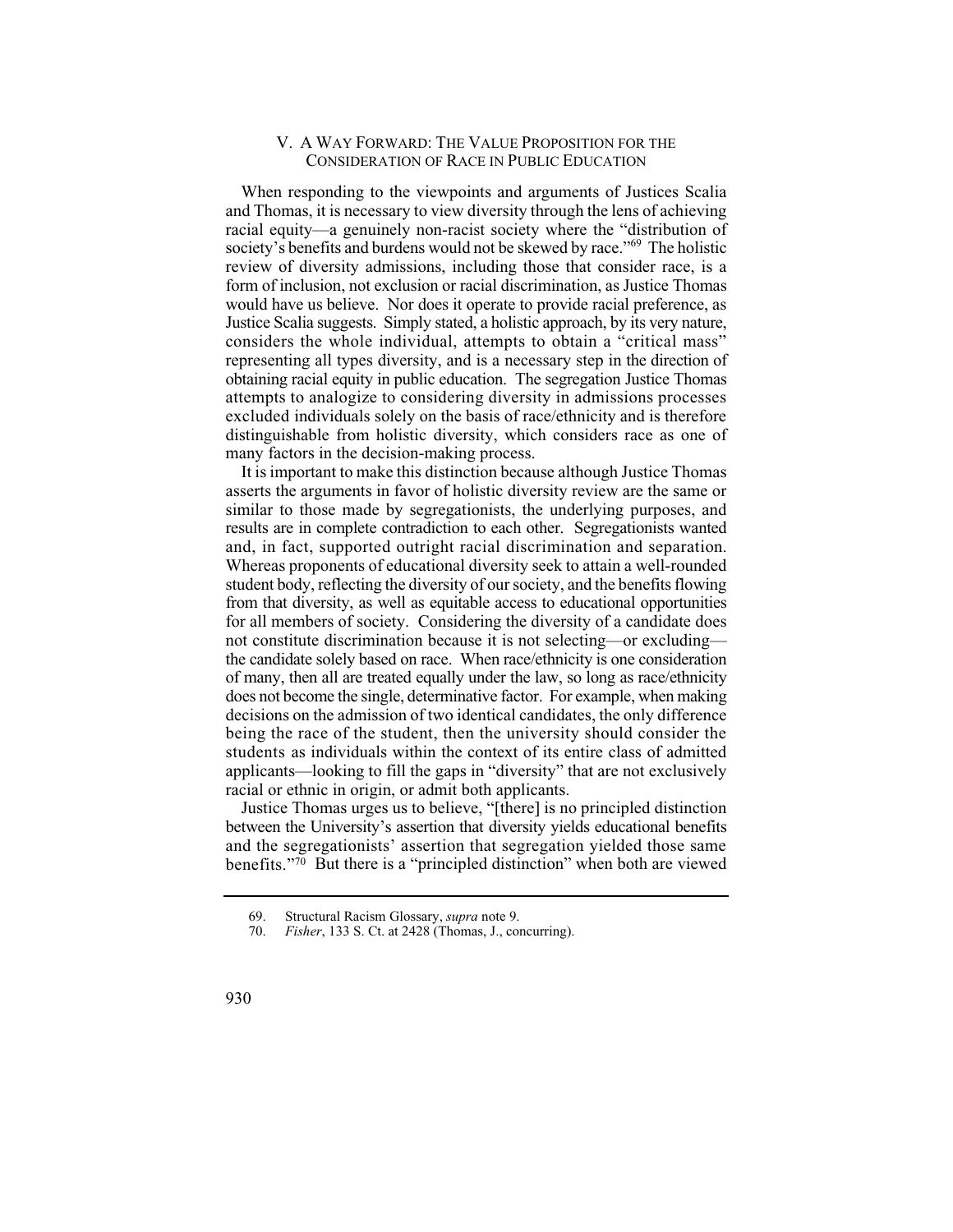through the lens of racial equity, including the consideration of structural and institutional racism, and white privilege: diversity reflects the composition of our society; segregation does not, it shuts the door to access.

# *A. Overcoming the Equal Protection Argument: A Guide to Implementation*

 of many aspects of the individual student's potential for positive Affirmative action and quotas are violative of the equal protection of those citizens that do not benefit from the quota; however, holistic review of an individual's many characteristics, including the consideration of race/ethnicity, do not violate those protections. When adopting or enforcing a holistic diversity review policy, universities should consider race as one contributions to the educational community, but must ensure race is not the single, determining factor for admission. The university's policy in *Fisher* is a good model. To ensure compliance with equal protection, universities should institute a holistic approach by reviewing an applicant's entire file, including, but not limited to:

- Standardized test scores
- $\bullet$  Class rank
- $\bullet$  Classes taken
- Writing samples
- Demonstrated leadership qualities
- $\bullet$  Extracurricular activities
- Honors and awards
- Work experience
- Community service
- Socioeconomic status
- $\bullet$  Family/household composition
- $\bullet$  Special family responsibilities
- $\bullet$  Socioeconomic status of the applicant's high school
- Language(s) spoken in the home
- Ethnicity<br>Race<sup>71</sup>
- $Race^{71}$

It is not racial discrimination to consider the whole person—including that person's race. This broad review is not racial discrimination because

<sup>71.</sup> *See id.* at 2415–16.